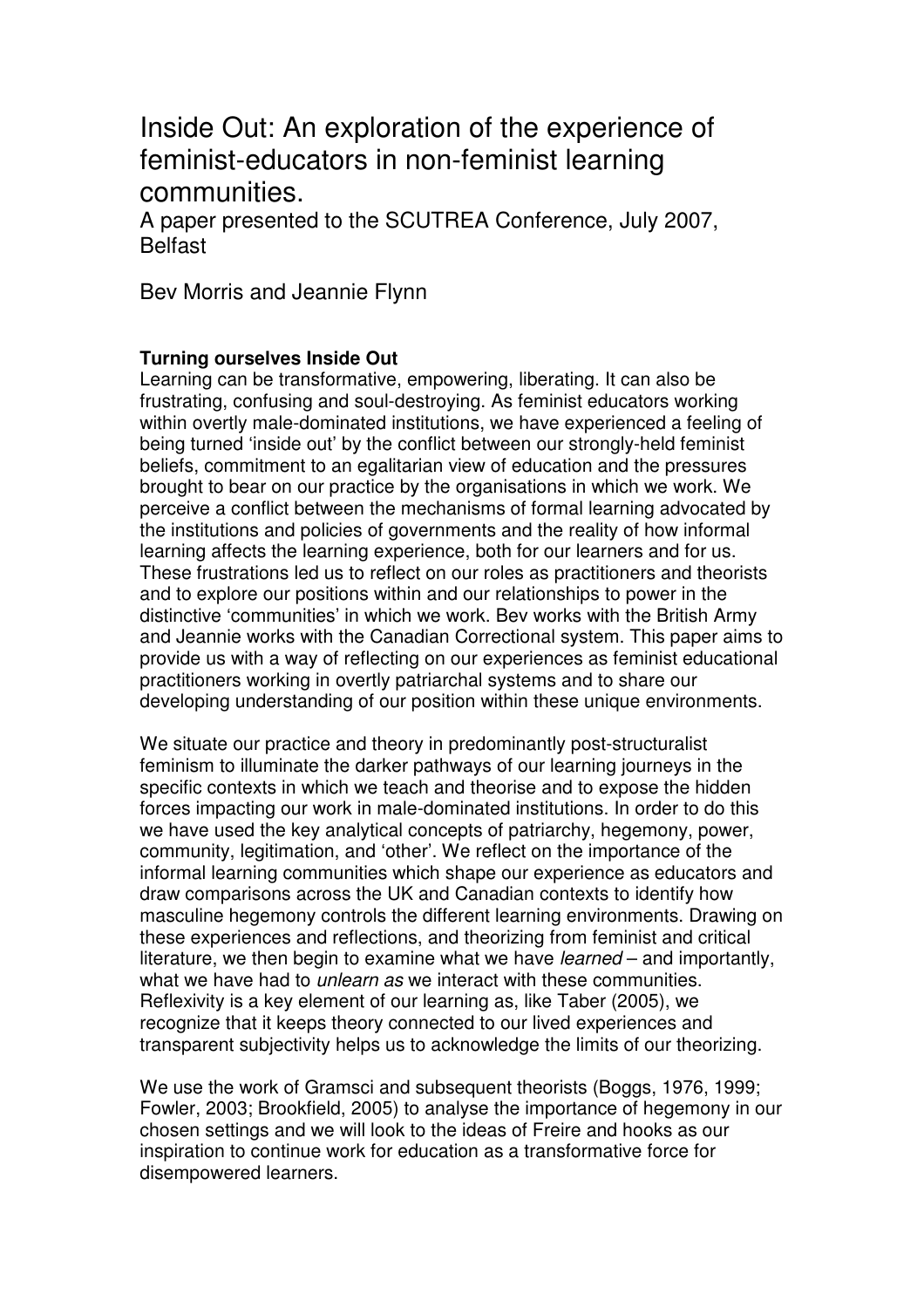## **The Inside**

As educators working in communities with restricted access we are effectively, 'on the inside'. This does not mean that we are necessarily part of that community but we are permitted access to it. Prisons and army bases operate as separate units that run regardless of the rest of society, yet they do not operate in a vacuum. While these institutions are closed, they are the privileged locus of learning. While self-contained, learners acquire knowledge, formal and informal, to be applied 'outside' as these institutions are part of broader social and learning systems. We are interlopers into these worlds and can only ever be tolerated as we are not essential to the running of the place nor do we 'fit' the profile of the majority of staff and learners. As Bierema (2003) notes, women work and learn in contexts that have largely been created, maintained, and controlled by white men where they lack voice, visibility, and power. Learning within military and para-military communities is very 'formal', with learners being put on 'orders' to attend, yet it is the 'informal' learning that often has the greatest impact. The influence of peers, the group discussions, the extension activities that take learning beyond a set syllabus, all offer opportunities for us to influence the learning experience. As feminist educators we have tried to use both formal and informal learning to empower learners to gain skills for lifelong learning which can be transferred to any situation. We would like to believe we may also bring with us ways of working and thinking which subvert the status quo and undermine dominant ideologies – but do we? As we have reflected on our position 'inside' we have found ourselves frustrated by our inability to affect structural change. Whilst we have been able to influence the lives of individuals we have not been able to embed our feminist approaches into formal educational structures. Rather than a glass ceiling, we conceptualize our practice as pushing against a malleable plastic wall which keeps us on the outside, looking in; it bends to accommodate us and so allows us work within the environment but there is always an invisible barrier preventing us from stepping into true positions of power within the institution.

## **Bringing the outside in**

In order to better understand the way in which the organisations in which we work influence our approach to teaching, we have used the concept of hegemony to problematise our positions and to provide a theoretical framework to interpret our interactions. We both feel that our experiences as practitioners are shaped by gender constructs, and power dictated by a masculine hegemony, which can remain unnoticed and unchallenged without focused analysis. Although we work in different countries and educational settings and have different roles, there are definite commonalities to our experiences which have brought us to a shared understanding of the need to challenge implicit assumptions and behaviours. However, viewed with a poststructural feminist lens, we must acknowledge our positionality in order to recognise that we can only provide a partial and subjective narrative. We are both white, heterosexual, middle-class, university-educated (and childless) women. Our experiences are reflective of this privileged positioning, even within overtly patriarchal systems. We recognize the importance of positionality as not only does it reflect our view of the world, it also indicates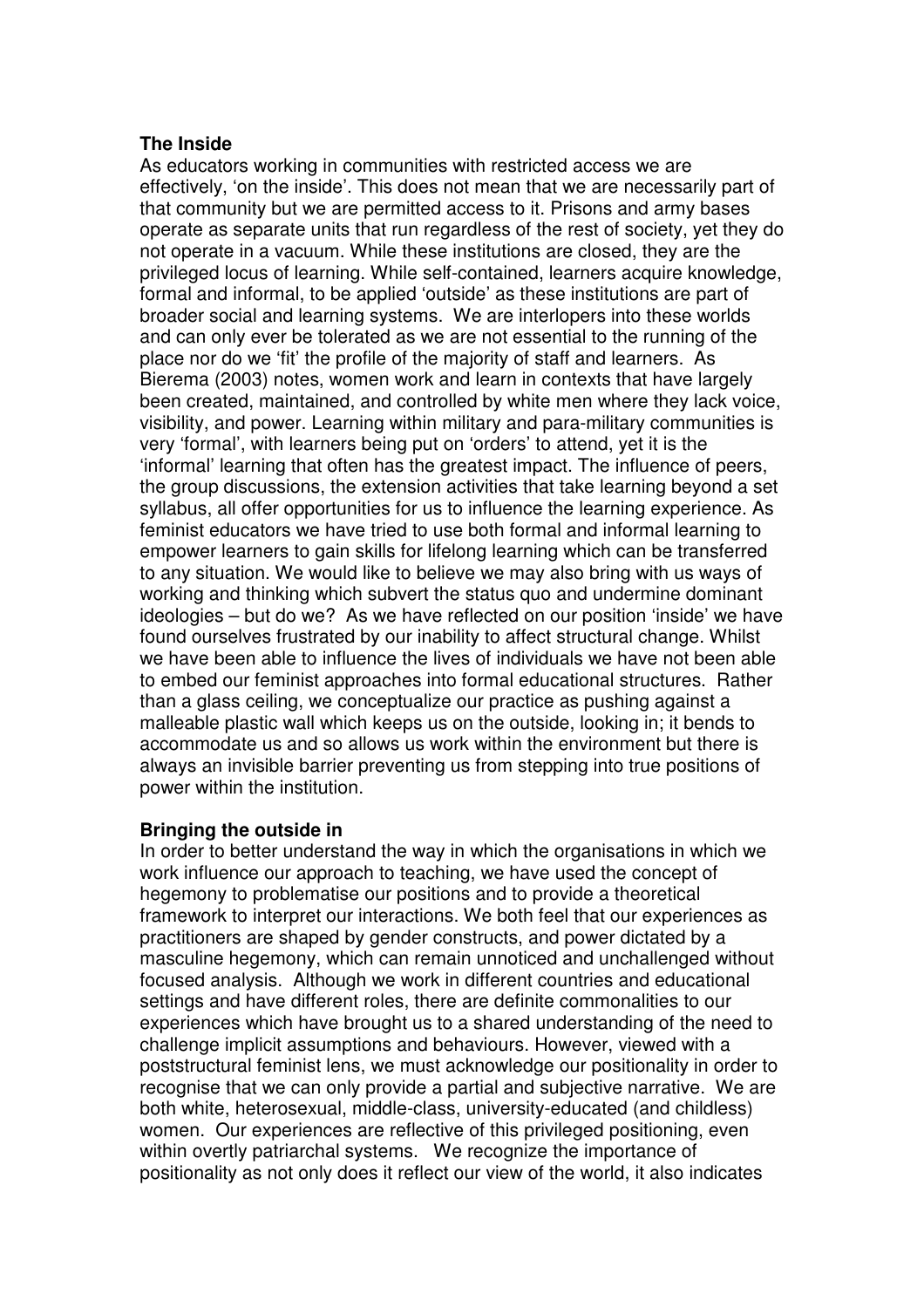what we see and how far we can see (Tisdell in Hayes and Flannery, 2000). But being in a privileged position in one arena does not exclude us being cast in the role of 'Other' in another and it is this tension which we seek to examine using the concepts of hegemony and patriarchy.

Gramsci described two types of political control which are important for our feminist understanding of education which have a particular resonance for our work. Firstly, domination which is direct physical coercion by the police and armed forces. Secondly, hegemony which is both the ideological control and, more crucially, the consent of those being controlled. This hegemony permeates society with an entire system of values, attitudes, beliefs and morality that has the effect of supporting the status quo in power relations and becomes 'common sense' because it is internalized by the population so that the philosophy, culture and morality of the ruling elites comes to appear as the natural order of things (Boggs cited in Burke, 1999; Brookfield, 2005). These concepts are both useful and poignant in prison and army settings. Clearly, the military and para-military environments are built (and maintained) on physical coercion, through incarceration, enforced regimes, combat training, and penalties for misdemeanours – all of which are accompanied by very specific value systems. The hegemony in these contexts is rooted in gender and 'maleness' as well as having its own hierarchy or class system. Women in the UK Armed Force cannot go into battle thus persistently depriving them of equality with male soldiers and denying them the opportunity to attain the status afforded a soldier who has been on active service. This is evident in both Bev's daily practice and also in the literature (Taber, 2005). Prisons also serve to reify notions of anti-social behaviour, and in many cases, shield the larger issues of why so many individuals from marginalized communities find themselves incarcerated. In these contexts, it is never easy to bring the outside in as there will be tensions and flashpoints when our work challenges the hegemony.

Brookfield (2005) speaks to the subtly of hegemony; of how it is learned and not imposed upon us: it is "embedded in a system of practices – behaviours and actions that people learn to live out on a daily basis within personal relationships, institutions, work and community" (p. 94). So how did we, as self-professed feminist educators, learn hegemonic masculinity – how did we learn to accept, and in some cases, perpetuate the 'ways things are'? As we try to answer this question, two things come to mind: an awareness of the gendered nature of power relations (Bierema, 2003) and the sense of belonging that occurs within identity formation in the process of learning (Wenger, 1998). We both found the need to 'fit in' was important to our credibility as educators and our ability to work positively within settings which did not offer us feminist environments. But, did the need to 'fit in' and to be 'safe' as women in these environments mean that we unlearned our feminist or feminine behaviour? Did we collude with a deficit model of femininity? Being on the 'inside' whilst trying to remain aware of our reality on the 'outside' caused us to be conflict with systems that challenged us on a daily basis. We could never be comfortable in our own skins within these malestream environments.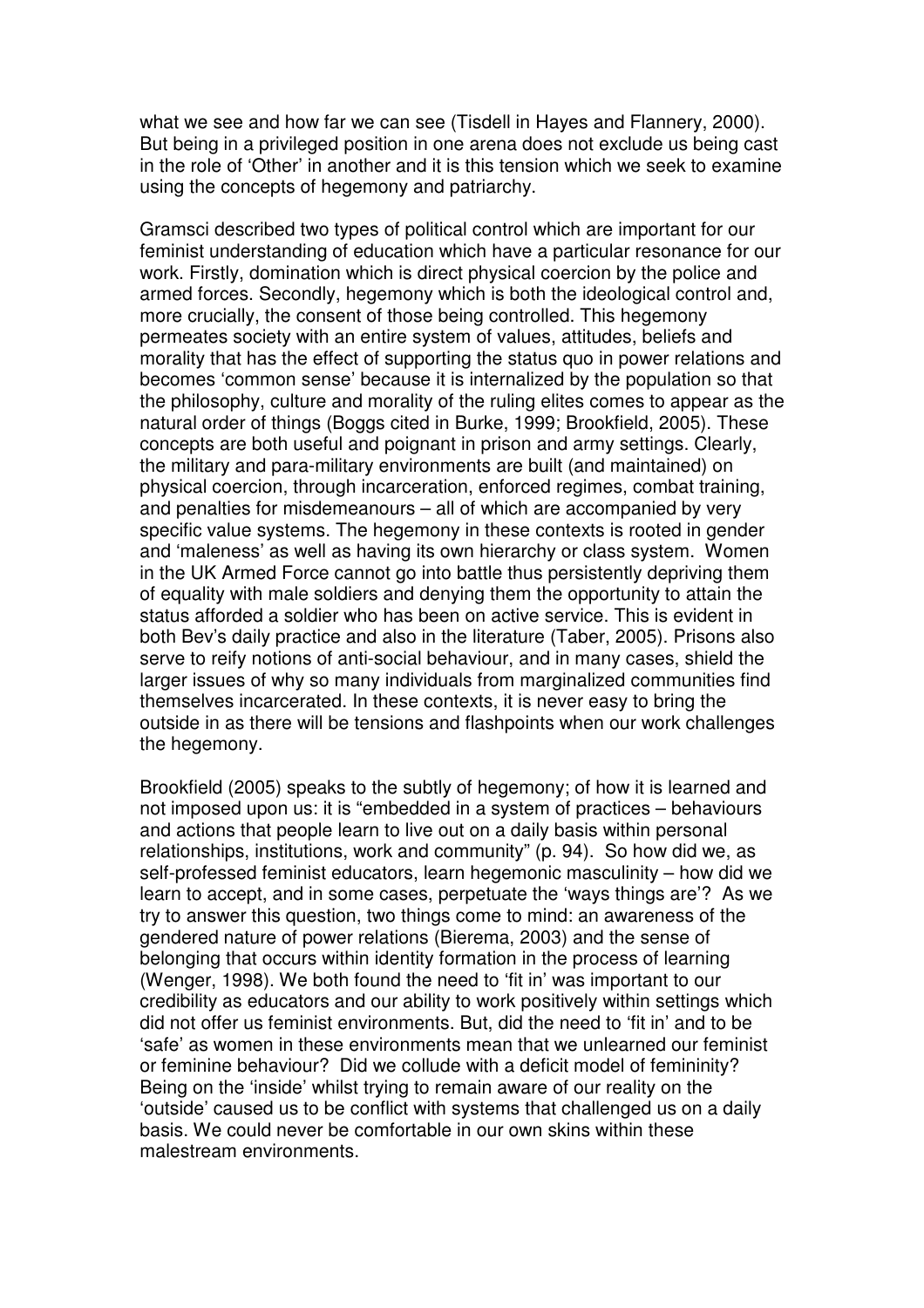Another component of our uncomfortable stature originates from the recognition that not all men appear to take an active part in the hegemonic disadvantaging of women and this can often confound feminist arguments. Patriarchy as an overarching construct to explain the systematic subjugation of the needs, interests and experiences of women, becomes less convincing when we have found ourselves within overtly masculine institutions which have made us welcome and apparently promoted our interests. Praetcher draws on Connnell when she describes how "the number of men rigorously practising the hegemonic pattern in its entirety may be quite small" (2006, p. 255). Connell is basing this explanatory framework on Gramsci's thoughts that hegemony does not mean the "total cultural dominance, the obliteration of alternatives…Other patterns and groups are subordinated rather than eliminated" (Connell, 1987, p. 184). Yet all men are still able to benefit from the 'patriarchal dividend' afforded to them on the basis of their gender, regardless of their behaviour, and women working against the hegemony and placated and sucked in to maintain the status quo whilst appearing to be compromising. As feminist educators, we would like to believe we bring the 'outside in' by offering ways of working and thinking which subvert the status quo and undermine dominant ideologies – but do we? Our personal reflections on our experience tell a different story and we remain trapped behind the plastic wall so that any ideas or practices which may threaten the hegemony are kept out. We may be allowed to feel close to the locus of power within an organisation because we can see it and almost touch it, but we are still kept away from actually being able to influence it in a way which would challenge the status quo in favour of a more socially just perspective.

Most discourses around teacher-learner relationships discuss issues of power within the classroom, often citing a white, middle-class male perspective as the dominant ideology within education and differing perspectives as 'other'. Yet we also problematise this seemingly simplistic notion of power. Within our practitioner experience, we can exercise power over our male learners, either by having knowledge or skills they require to achieve their aims or by being able to dictate a course of action which determines their future (i.e. offender release planning, allowing soldiers to sit national tests in order to access promotion training, allowing access to the internet for job search, providing formal dyslexia assessments) So who is 'other' in this situation? Do we remain 'other' because our gender deems us to be so, are we 'other' because the institutions are so heavily structured by a male hegemony, or does our position shift because we have power over our learners, albeit bestowed on us by men? We have tried, through our writings and reflections, to unpack this theoretical understanding of 'otherness' by using some examples from our work. What then, becomes of our awareness as feminist educators operating in 'no woman's land'? Do we become 'closet activists' (Bierema, 2003), amenable to small group or one-on-one change agents, or has this awareness rendered us paralyzed by the daunting task of challenging our specific patriarchal systems? Have we turned ourselves inside out for no reason?

#### **So what have we learned?**

It's hard to kick against the pricks all the time. As feminists in non-feminist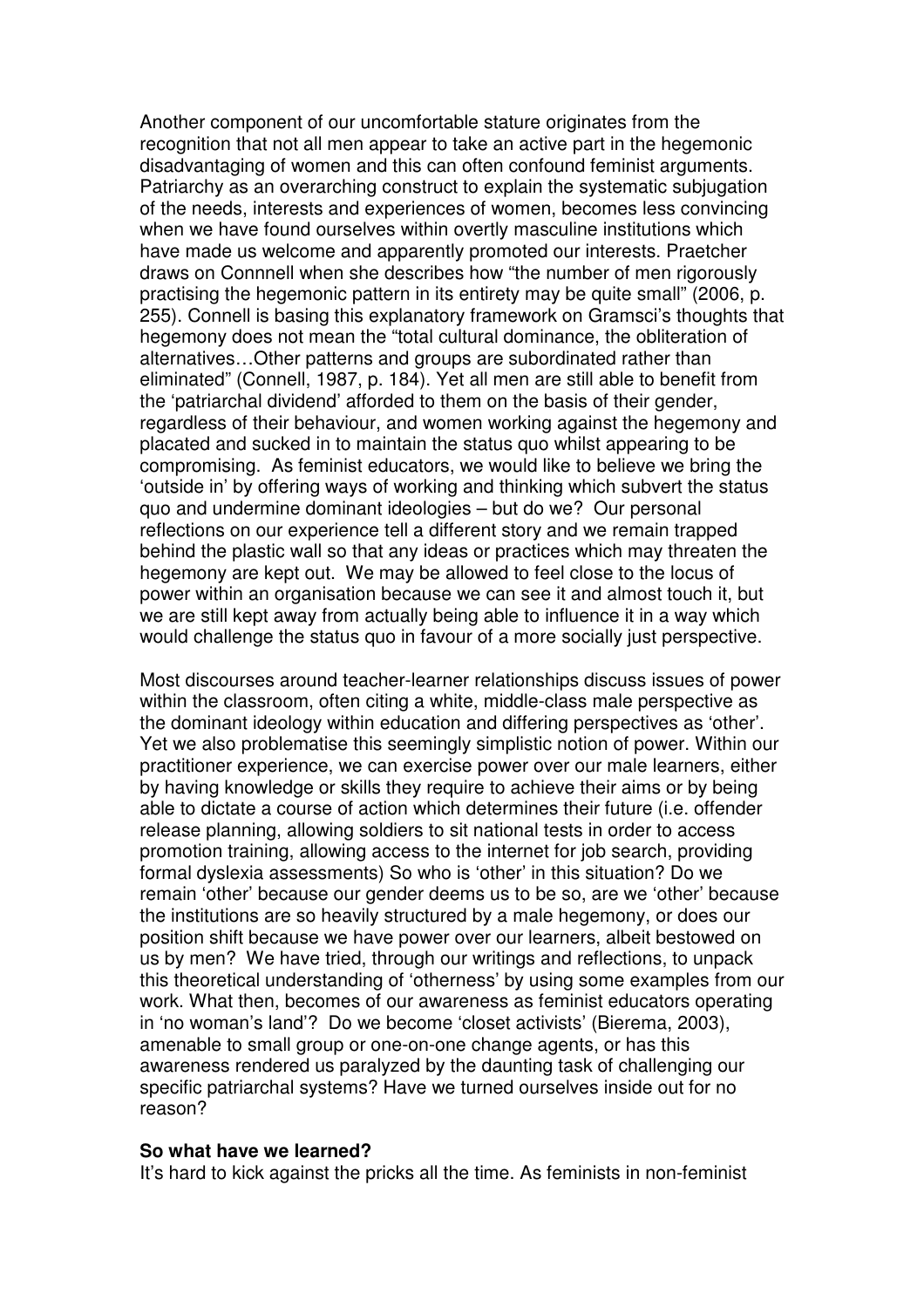environments we have both learned to temper our behaviour and to accommodate the hegemony more than we ever expected to. We both feel that we have had to learn acceptable ways of being women in our respective settings and that these do not include being defined as feminist or feminine. As we are both non-traditional women, pursuing careers in male-dominated environments, adopting strong feminist stances, choosing not to be married or to have children, wearing 'masculinised' clothing, does this mean that we can be more easily accepted by the men in the organizations as 'honorary boys' and that we if we opted to use our femininity in an overt way we would be 'less acceptable' (Praetcher, 2006)? Or is it that we are in such a minority that we are not a threat and the men can 'indulge' us as trophies or tokens of their equal opportunities policies? We are unlikely to ever know how we are perceived by the men around us as this would need them to undertake a reflective and reflexive journey that questioned the basis of their own power and positions.

Bev has gone through a journey of resistance, being disarmed by the unexpectedly welcoming environment, colluding with the 'enemy' and a final step back towards reflexivity when she realised that she was too comfortable with situations that she would previously have challenged. As a feminist and pacifist, Bev found herself at odds with the idea of working in a maledominated environment with an ultimate purpose of killing people. However, she was quickly charmed by the individuals she met and the feeling of 'family' that envelopes you when you become 'accepted'. (Her measure of being accepted was when the male officers swore in front of her and when the male soldiers confided their fears about being sent to Iraq and Afghanistan). She was treated with respect and good humour by all of the male personnel and only had problems with two females (one a Major the other a civilian). This led her to question many of her own assumptions about the Army and to wonder how she had so easily been drawn into the community when she had a nagging feeling that sexism and racism lay beneath a lot of interactions she could see. She began to feel that she had become 'an honorary boy' by emphasizing her difference from other women (Praetcher, 2006; Taber, 2005), particularly as she was the 'boss' (she took on the external garb of seniority by wearing trouser suits, controlling the other members of the team and liaising with the most senior officers on a very relaxed basis). Does this indicate that she was 'doing boy' (Praetcher, 2006) or being a 'shape-shifter' (Twomey, 2005) by choice and acquiescing to femininity as a deficit model because she felt the need to adopt masculine characteristics to be given credibility?

Jeannie's journey did not chart a similar course to that of Bev's, however, upon comparison, there are commonalities. She was never disarmed by a welcoming environment: upon completion of correctional officer training, new staff were called 'JAFA' (just another fucking auxiliary), or 'pond scum' by some more senior staff who were quick to advise that she 'knew nothing'. What she learned was that in order to "fit in", she would have to accommodate to the current system. Though Bagilhole (2002) speaks in reference to gender discrimination, accommodating to the system is "…seen as an inescapable part of 'real life', thereby effectively placing responsibility on women to change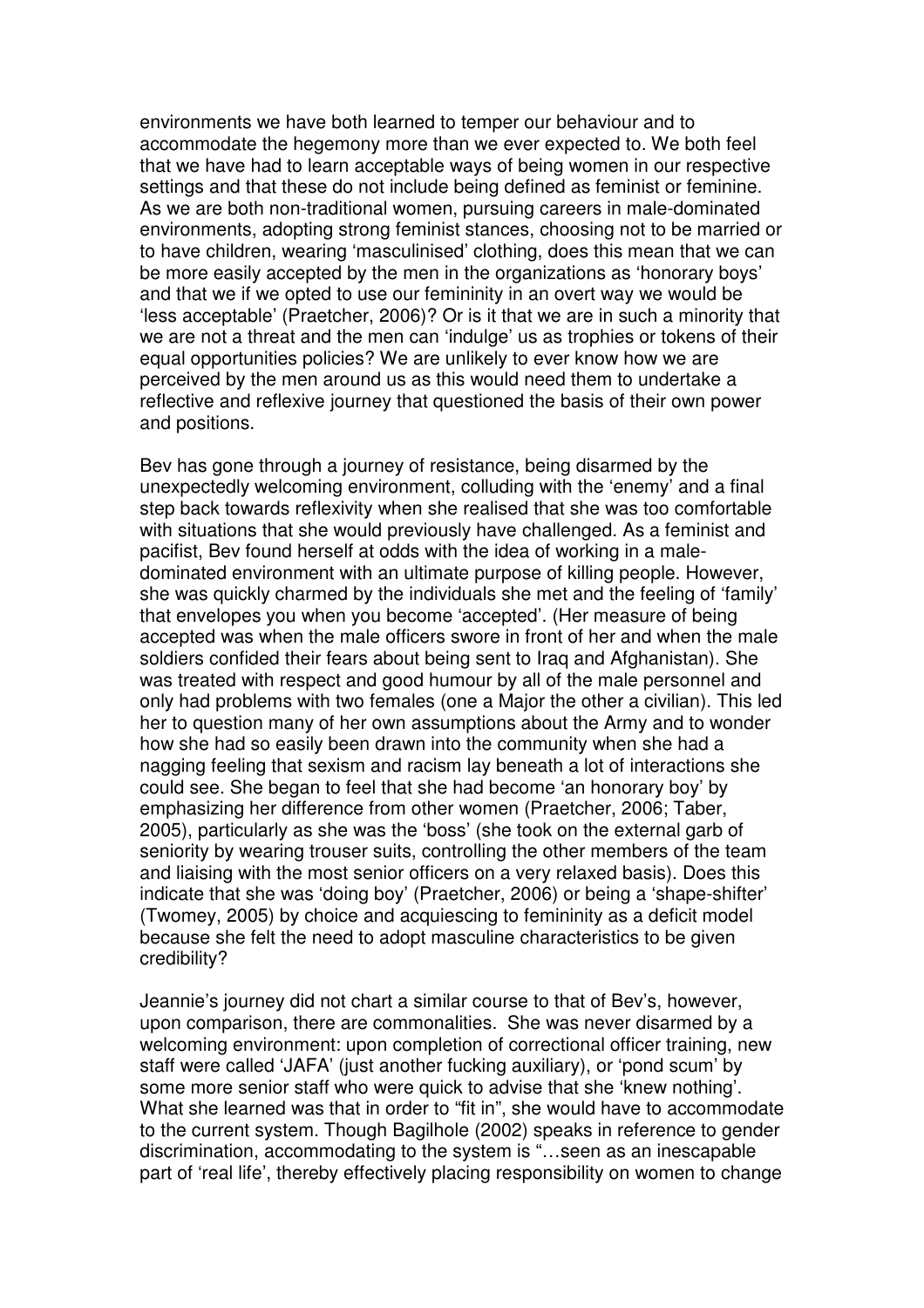in order to successfully navigate current discriminating systems" (p.27). However, with years of service seniority, she became part of the system and wonders how her behaviour reflects being an 'honorary boy' within this patriarchal system. As a uniformed correctional officer and educator, she had an insider view of a closed organization, more so than contract educators or community members. However, as her experience shows, she was still an outsider in a patriarchal system. To successfully navigate the system, there were times when she had to distance herself from prescribed gender roles, and at times, outright reject these same roles. In this male-dominated industry, distancing herself from stereotypical femininity is a claiming of power (Praetcher, 2006): "rejection of the feminine goes a long way with identification with boys, with the adoption of a form of hegemonic masculinity and a claiming of a share of male power through acting as an honorary boy" (p. 257).

Through her experiences in correctional institutions, Jeannie has learned that patriarchy is not simply contained in the bodies of men; in fact, men are not even necessary to be present for its exercising. One of the institutions she worked in was a female correctional centre where all but three staff were women. Though she would not have suggested it at the time, the workings of this institution were not substantively different than those workings of a male institution. The interlocking systems of gender, race, and class oppression were evident. Though derided by other institutions for a 'soft' approach to offender management (and often by staff members who had no experience within the female centre), the two institutions were remarkably similar in how hegemonic masculinity is learned. When it came to 'fitting in', both institutional experiences highlighted the sense of belonging evident in identity formation. The hidden curriculum of her formalized training reinforced specific gender performances, and if you wanted to be accepted, then following accepted masculinity practices was advised covertly. In fact, despite the 'gender neutral' training, it was explained that female officers often brought a calming influence to male environments. To overtly challenge established practices ("the way things are') could have dire consequences and would subject those change agents to targeting. Though rarely acknowledged, there can be severe consequences for staff members who speak out against "the way things are" – such consequences range from marginalization within the worksite, to false accusations, to bullying, to acts of physical violence. To maintain this 'sense of belonging' is a powerful motivator not to challenge the status quo.

### **What have we unlearned?**

We have certainly moderated our behaviour in order to accommodate the demands of hegemony and to survive in these settings and we have avoided frequent feminist challenges to the working environment and individuals within it by 'picking our fights' carefully. Confronting every issue would have led to an unworkable situation for everyone and would have led us to be bitter and disheartened. But we have also had our feminist expectations confounded; Jeannie in the way in which an all-female prison did not operate in an any less masculine ways than the rest of the penal system and Bev in how easily she was drawn into accepting the patriarchal environment. Ultimately, we have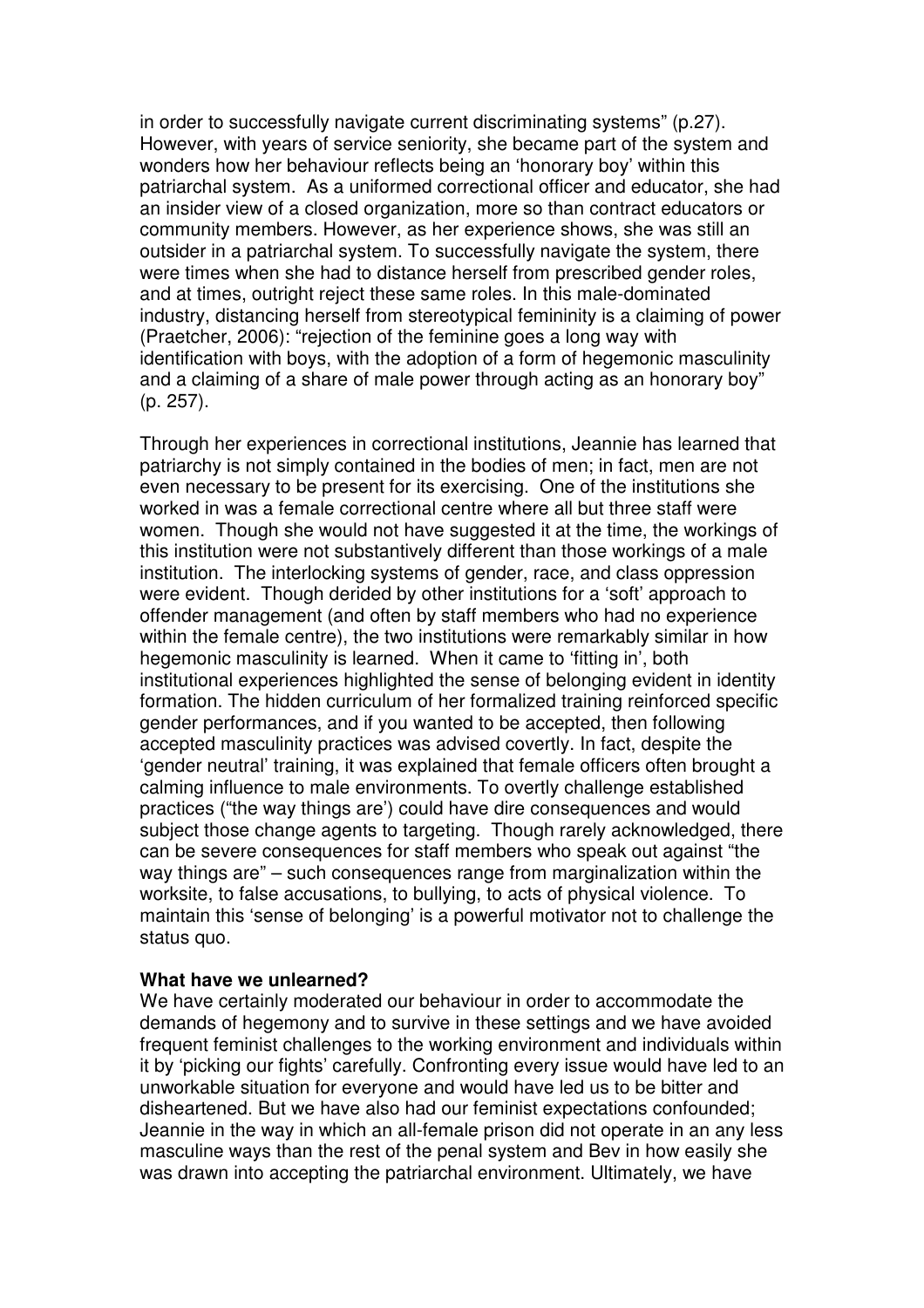'unlearned' our unproblematic understanding and acceptance of theory as it relates to practice; we have 'unlearned' adopting a single approach to differing contexts; and we have 'unlearned' some of our foundational expectations of ourselves.

## **Building a Bridge to the Inside**

Sharing our experiences, with each other and with other practitioners and theorists, has been our way of recognising the possibilities of our work through acknowledging the impossibilities. Using extremely masculine learning environments as our theoretical bedrock has allowed us to make visible the invisible; to make real the practice of theory; to think aloud and give those critical and self-critical thoughts a voice no matter how uncomfortable that has been for us. Though our experiences may be 'out of sight, out of mind' behind perimeter fencing and security, these experiences are, nevertheless, discernable in other systems, institutions, and importantly, in our everyday lives. Prisons and Army settings may be the extremes of patriarchal institutions and behaviours in some ways but they serve to remind us of the continued need for challenging reflections and narratives as to the role of feminist educators in uncomfortable situations.

## **References**

Bagilhole B (2002) Challenging Equal Opportunities: changing and adapting male hegemony in academia. British Journal of Sociology of Education, 23(1), 19-32.

Bierema L (2003) The role of gender consciousness in challenging patriarchy in International Journal of Lifelong Education, 22(1), 3-12.

Brookfield S (2005) The Power of Critical Theory: Liberating Adult Learning and Teaching. San Francisco: Jossey-Bass.

Burke B (1999) 'Antonio Gramsci and informal education', the encyclopaedia of informal education, http://www.infed.org\thinkers\et-gram.htm

Connell RW (1987) Gender and Power: society, the person and sexual politics. Cambridge: Polity Press.

Hayes E. & Flannery D (2000) Women as Learners: The Significance of Gender in Adult Learning. San Francisco: Jossey-Bass.

Praetcher C (2006) Masculine femininities/feminine masculinities: power, identities and gender in Gender and Education, 18(3), 253-263.

Taber N (2005) Learning how to be a woman in the Canadian Forces/unlearning it through feminism: an auto-ethnography of my learning journey in Studies in Continuing Education, 27(3), 289-301.

Twomey S (2005) Disappearing acts: resuscitative reflections on the academy